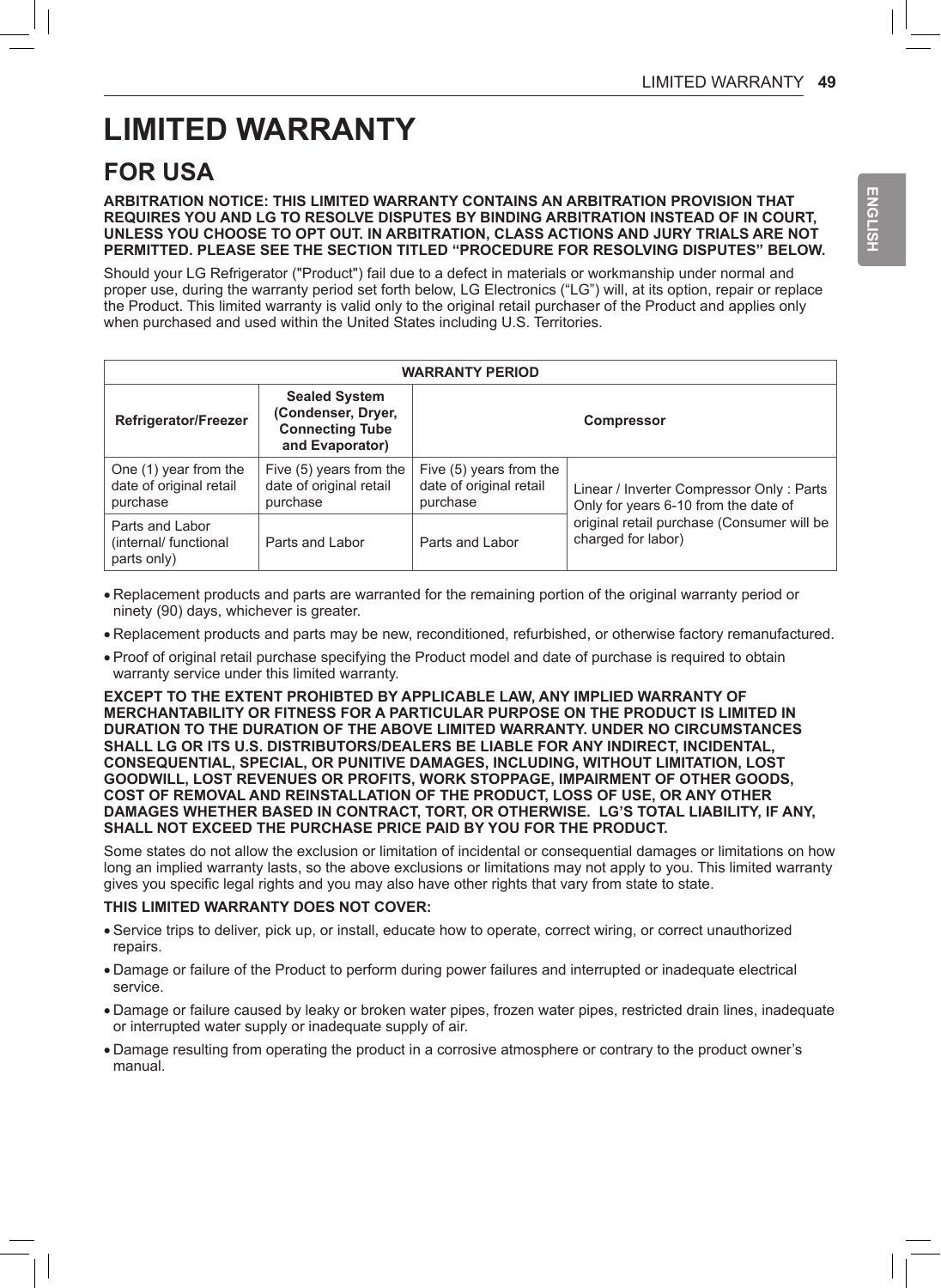#### **50** LIMITED WARRANTY

- Damage or failure to the Product caused by accidents, pests and vermin, lightning, wind, fire, floods, acts of God, or any other causes beyond the control of LG.
- Damage or failure caused by unauthorized modification or alteration, or if used for other than the intended purpose.
- Damage or failure resulting from misuse, abuse, improper installation, repair, or maintenance. Improper repair includes use of parts not authorized by LG. Improper installation or maintenance includes installation or maintenance contrary to the Product owner's manual.
- Damage or failure caused by incorrect electrical current, voltage, or plumbing codes.
- Damage or failure caused by transportation and handling, including scratches, dents, chips, and/or other damage to the finish of the Product, unless such damage is reported within one (1) week of delivery.
- Damage or missing items to any display, open box, or discounted Product.
- Refurbished Product or any Product sold "As Is", "Where Is", "With all Faults", or similar disclaimer.
- Products with original serial numbers that have been removed, altered, or cannot be readily determined.
- Increases in utility costs and additional utility expenses.
- Any noises associated with normal operation.
- Use of accessories (e.g., water filters, etc.), components, or consumable cleaning products that are not authorized by LG.
- Replacement of light bulbs, filters, or any consumable parts.
- When Product is used for other than normal and proper household use (e.g. commercial or industrial use, offices, and recreational facilities or vehicles) or contrary to the instructions outlined in the Product's owner's manual.
- Costs associated with removal and reinstallation of your Product for repairs.
- Shelves, door bins, drawers, handle and accessories, except for internal/functional parts covered under this limited warranty.

### **The cost of repair or replacement under these excluded circumstances shall be borne by the consumer.**

TO OBTAIN WARRANTY SERVICE AND ADDITIONAL INFORMATION

Call 1-800-243-0000 and select the appropriate option from the menu.

Or visit our website at **http://www.lg.com**

Or by mail: LG Electronics Customer Service P.O. Box 240007 Huntsville, AL 35813 ATTN: CIC

#### **PROCEDURE FOR RESOLVING DISPUTES:**

ALL DISPUTES BETWEEN YOU AND LG ARISING OUT OF OR RELATING IN ANY WAY TO THIS LIMITED WARRANTY OR THE PRODUCT SHALL BE RESOLVED EXCLUSIVELY THROUGH BINDING ARBITRATION, AND NOT IN A COURT OF GENERAL JURISDICTION. BINDING ARBITRATION MEANS THAT YOU AND LG ARE EACH WAIVING THE RIGHT TO A JURY TRIAL AND TO BRING OR PARTICIPATE IN A CLASS ACTION.

**Definitions.** For the purposes of this section, references to "LG" mean LG Electronics U.S.A., Inc., its parents, subsidiaries and affiliates, and each of their officers, directors, employees, agents, beneficiaries, predecessors in interest, successors, assigns and suppliers; references to "dispute" or "claim" shall include any dispute, claim or controversy of any kind whatsoever (whether based in contract, tort, statute, regulation, ordinance, fraud, misrepresentation or any other legal or equitable theory) arising out of or relating in any way to the sale, condition or performance of the product or this Limited Warranty.

**Notice of Dispute.** In the event you intend to commence an arbitration proceeding, you must first notify LG in writing at least 30 days in advance of initiating the arbitration by sending a letter to LG at LG Electronics, USA, Inc. Attn: Legal Department- Arbitration 1000 Sylvan Ave, Englewood Cliffs 07632. You and LG agree to engage in good faith discussions in an attempt to amicably resolve your claim. The notice must provide your name, address, and telephone number; identify the product that is the subject of the claim; and describe the nature of the claim and the relief being sought. If you and LG are unable to resolve the dispute within 30 days, either party may proceed to file a claim for arbitration.